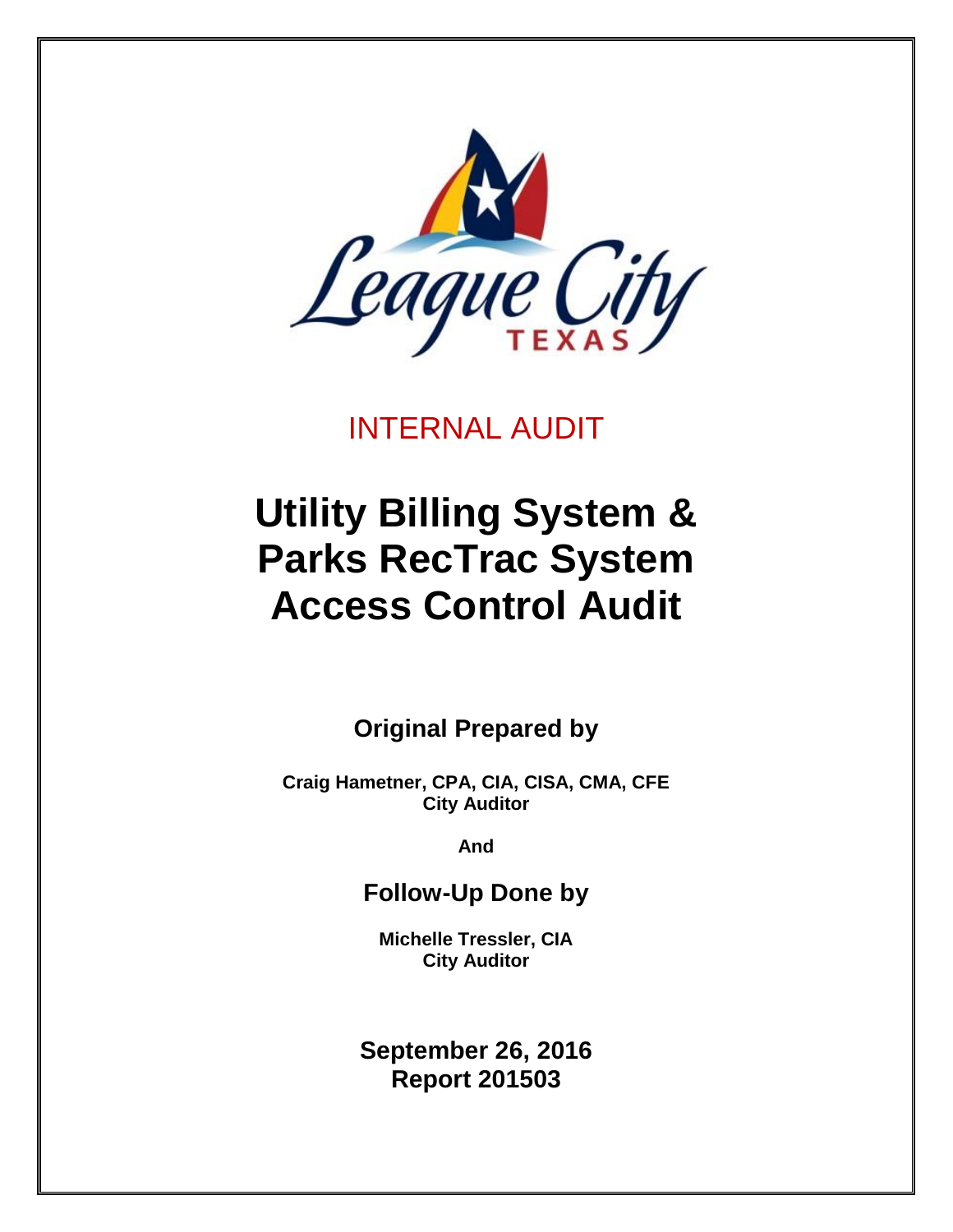# **Table of Contents**

Page

<span id="page-1-0"></span>

| Authorization                 | $\overline{2}$ |
|-------------------------------|----------------|
| Objective                     | $\overline{2}$ |
| Scope and Methodology         | $\overline{2}$ |
| Background                    | $\overline{2}$ |
| <b>Overall Conclusion</b>     | 3              |
| Opportunities for Improvement | 4              |
| EXHIBIT A                     | 15             |
| EXHIBIT B                     | 16             |
|                               |                |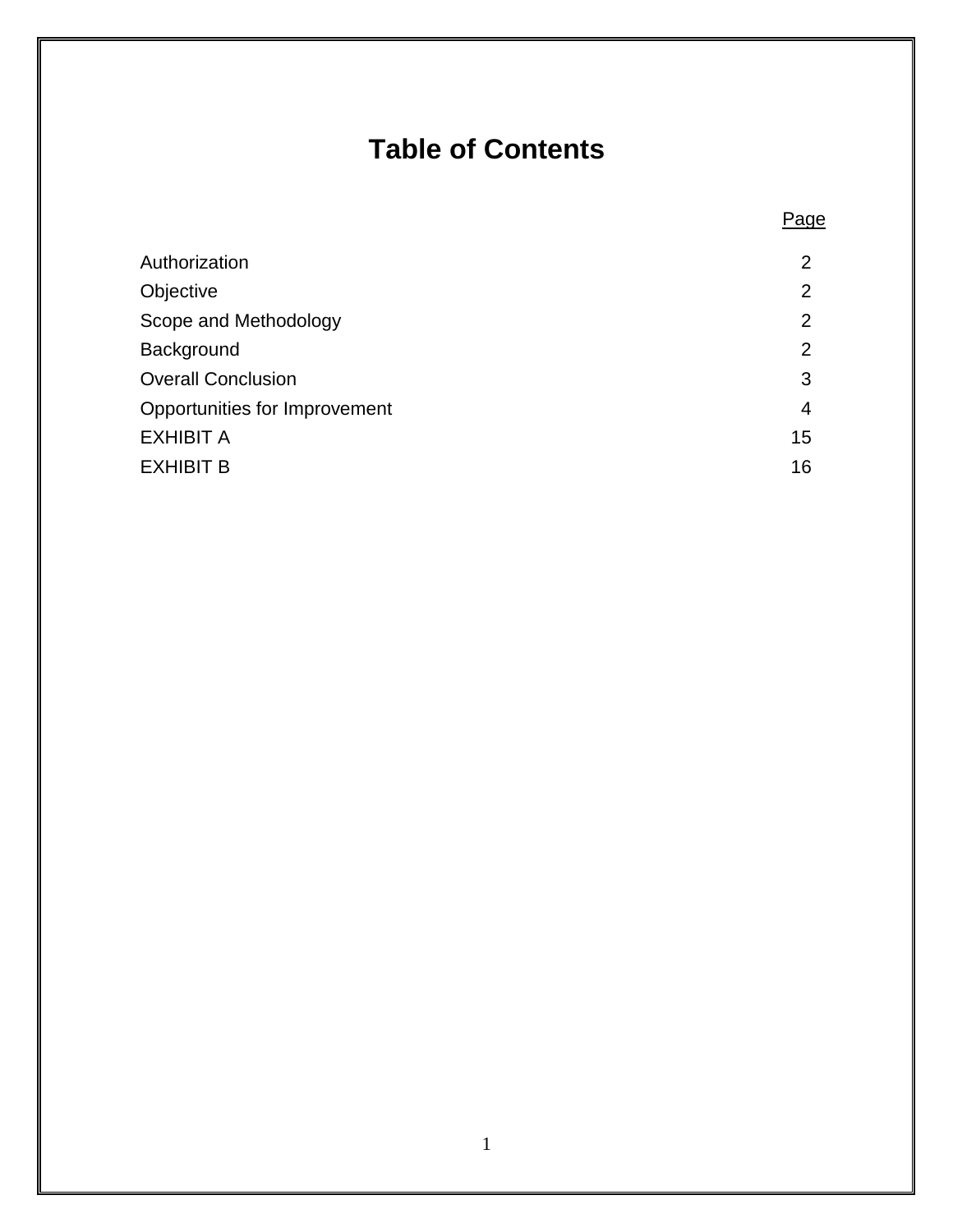#### **Authorization**

The City Auditor has conducted an Access Control audit on the Utility Billing System and Parks RecTrac Systems. This audit was conducted under the authority of Resolution #2013-51 and in accordance with the Annual Audit Plan approved by the League City, City Council in Resolution #2014-27.

#### **Objective**

<span id="page-2-0"></span>The objective of this audit according to the Annual Audit Plan was to determine if appropriate access controls are in place.

#### <span id="page-2-1"></span>**Scope and Methodology**

The City Auditor conducted this audit in accordance with Generally Accepted Government Auditing Standards except this audit function has not had an external peer review. Those standards require planning and performing the audit to obtain sufficient, appropriate evidence to provide a reasonable basis for the findings and conclusions based on the audit objectives. The City Auditor believes that the evidence obtained provides a reasonable basis for the findings and conclusions based on the audit objectives.

The scope of this audit is FY15.

The sampling methodology is discussed in Exhibit A and the reliability and integrity of information is discussed in Exhibit B.

To adequately address the audit objectives and to describe the scope of work on internal controls, the City Auditor has:

- Reviewed periodicals, contracts, articles and authoritative pronouncements about access controls
- Inquired with Vermont systems (Parks RecTrac), Sungard H.T.E. (Utility Billing) and staff members
- Examined access control lists from both the Parks RecTrac System and the Utility Billing System
- Examined Termination Lists from Human Resources
- Examined Audit Logs

The deficiencies in internal control that are significant within the context of the audit objective and based upon the audit work performed are stated in the Opportunities for Improvement (OFI) section starting on page 4.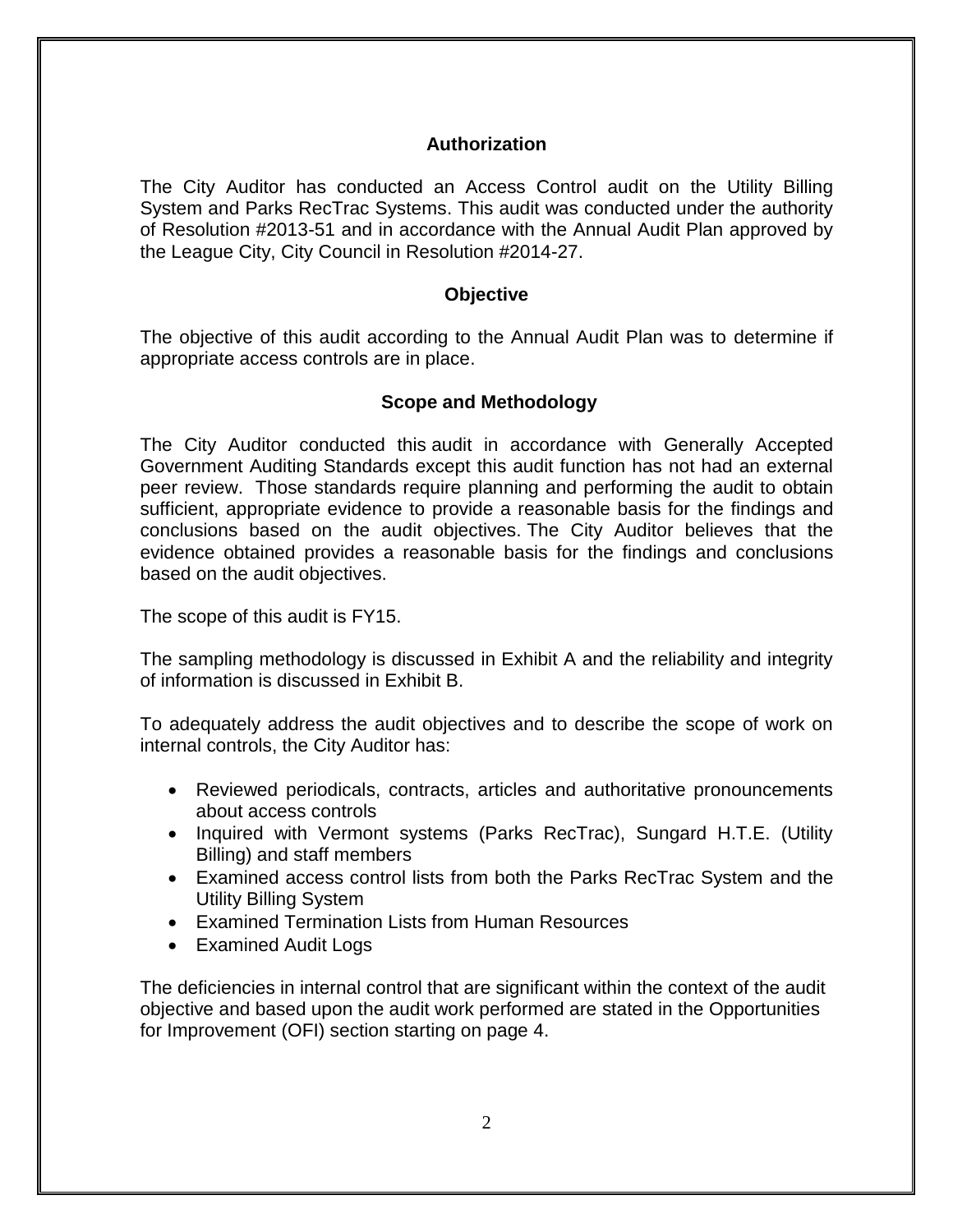#### **Background**

<span id="page-3-0"></span>Controlled Access Based on the Need to Know is one of the 20 Critical Security Controls according to the Council on Cybersecurity.<sup>1</sup>

According to the National Institute of Science and Technology,<sup>2</sup> access control is the means by which access ability is explicitly enabled or restricted in some way.

Access Control attempts to address three important questions:

- $\triangleright$  Who has access to what information?
- $\triangleright$  Is the access appropriate for the job being performed? and,
- Is the access and activity monitored, logged, and reported appropriately?<sup>3</sup>

Why is this important ---- "Without adequate access controls, unauthorized individuals, including outside intruders and former employees, can surreptitiously read and copy sensitive data and make undetected changes or deletions for malicious purposes or personal gain. In addition, authorized users can intentionally or unintentionally read, add, delete, modify, or exfiltrate data or execute changes that are outside their span of authority."<sup>4</sup>

The City Auditor chose two systems of the city that have impact in providing the citizens with a public service. They were the Utility Billing system and the Parks RecTrac system.

The Utility Billing System provides a vital function to the city. Water, sewer, connection fees, reconnection fees, late fees, meter sales all are processed through this system. It is estimated that over \$31,000,000 will be processed through the utility billing system in FY15. Approximately 54 employees have access to this system.

The Parks RecTrac system processes city pool rental fees, pool concessions, swimming lessons, facility rental fees, Rec Program Fees, summer camp fees, pool fees, and pool season pass fees. For FY14, approximately \$560,000 was processed through this system. Approximately 28 employees have access to this system.

Typically, access rights are role-based; meaning, certain groups of employees or departments are provided access rights based on how they use the system. For

 $\overline{a}$ 

<sup>&</sup>lt;sup>1</sup> Reference http://www.counciloncybersecurity.org/critical-controls/

<sup>&</sup>lt;sup>2</sup> Reference NIST Special Publication 800-12 (An Introduction to Computer Security: The NIST Handbook)

 $3$  Reference General Technology Audit Guide – Identity and Access Management – Institute of Internal Auditors

<sup>&</sup>lt;sup>4</sup> Reference GAO's Federal Information System Controls Audit Manual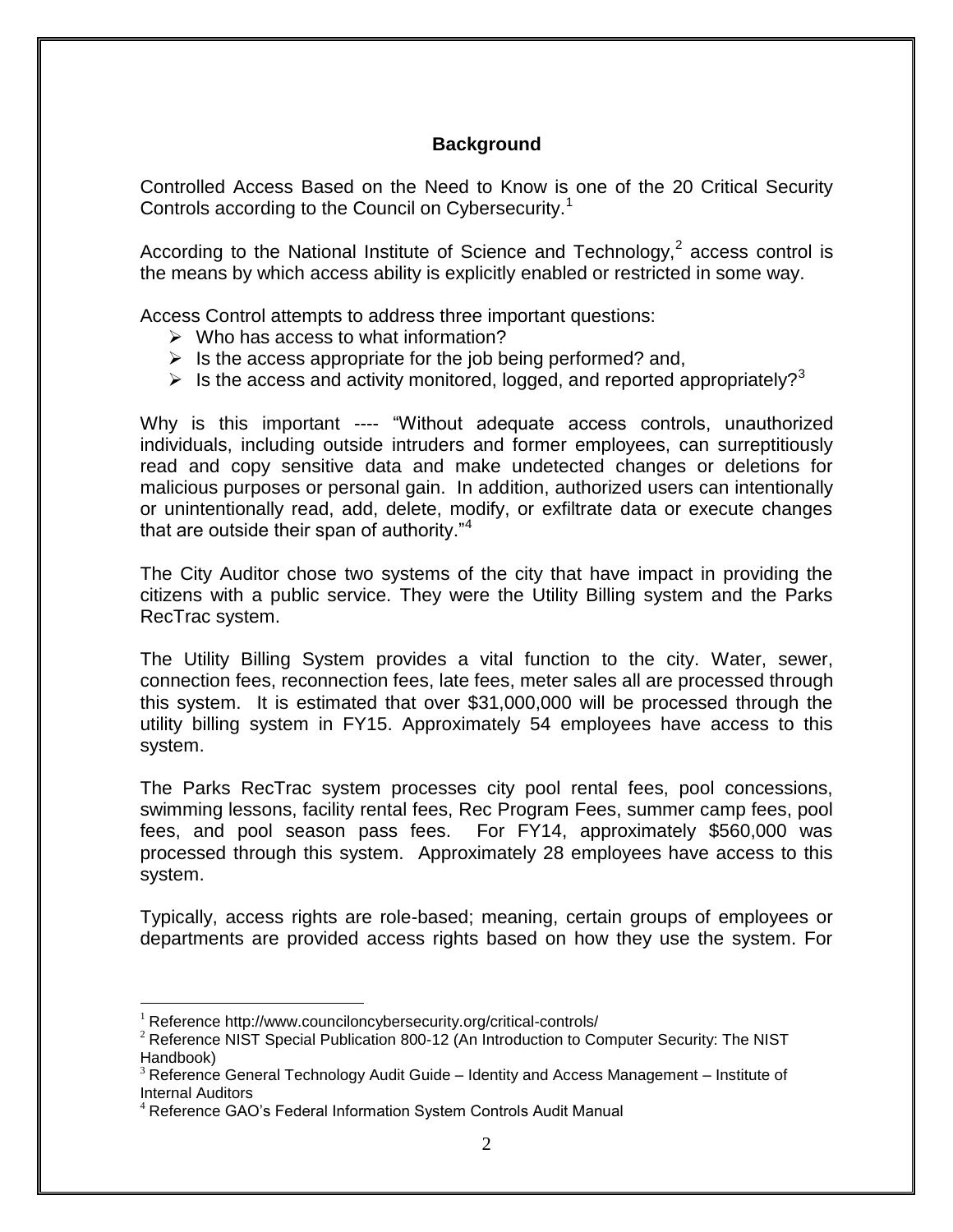example, the customer service group has their certain accesses and the Utility Billing Reps have theirs all based on the roles they perform.

# **Overall Conclusion**

<span id="page-4-0"></span>There are numerous basic access right principles lacking. They are as follows:

- $\triangleright$  Policies and Procedures Not in Place
- Logs Not Enabled
- $\triangleright$  Data Owner Approvals Lacking
- Annual Reviews Not Performed
- $\triangleright$  No Non-Disclosure Agreement Found for the Parks RecTrac system
- $\triangleright$  Deactivation Procedures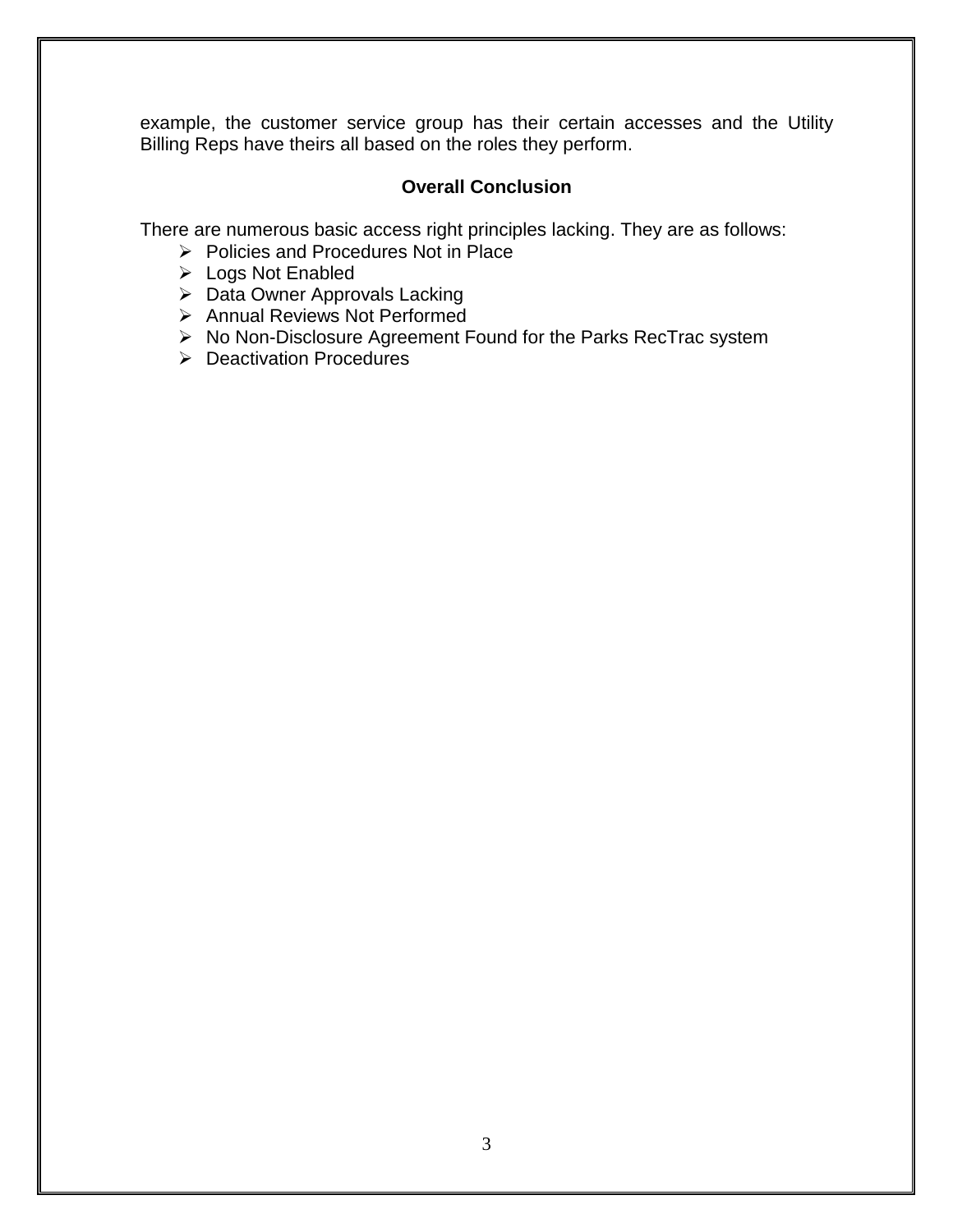### **Opportunities for Improvement**

<span id="page-5-0"></span>During our audit we identified certain areas for improvement. Our audit was not designed or intended to be a detailed study of every relevant system, procedure, and transaction. Accordingly, the Opportunities for Improvement section presented in this report may not be all-inclusive of areas where improvement might be needed.

Management is in a unique position to best understand their operations and may be able to identify more efficient and effective approaches to the following recommendations:

#### **Opportunity for Improvement #1 – Policies and Procedures**

**Condition (The way it is)**

No Policies and Procedures are in place for the granting of Access Rights.

#### **Criteria (The way it should be)**

Policies and Procedures are the foundation of any organization.

The granting of access rights is called user provisioning. This process should be governed by a specific and universally applied policy statement that is written and maintained by the IT Department with input from other departments.

According to the Governmental Accountability Office's Federal Information System Controls Audit Manual, "Access control policies and procedures should be formally developed, documented, disseminated, and periodically updated. Policies should address purpose, scope, roles, responsibility, and compliance issues; procedures should facilitate the implementation of the policy and associated access controls."

Ultimately, access authorization should be formal, well-defined, documented and an auditable process.

#### **Effect (So what?)**

Without Policies and Procedures inappropriate access could be attained by not abiding by the "need to know principle" or by a lack of segregation of duties (no one person should have complete control of a transaction from beginning to end).

#### **Cause (Difference between condition & criteria)**

Management has not put in place guidelines to perform essential functions of user provisioning.

#### **Recommendation**

Put guidelines in place to describe the process of User Provisioning. Examples of items to include are as follows:

- $\triangleright$  How the request is to be made?
- $\triangleright$  Where the requests need to be routed?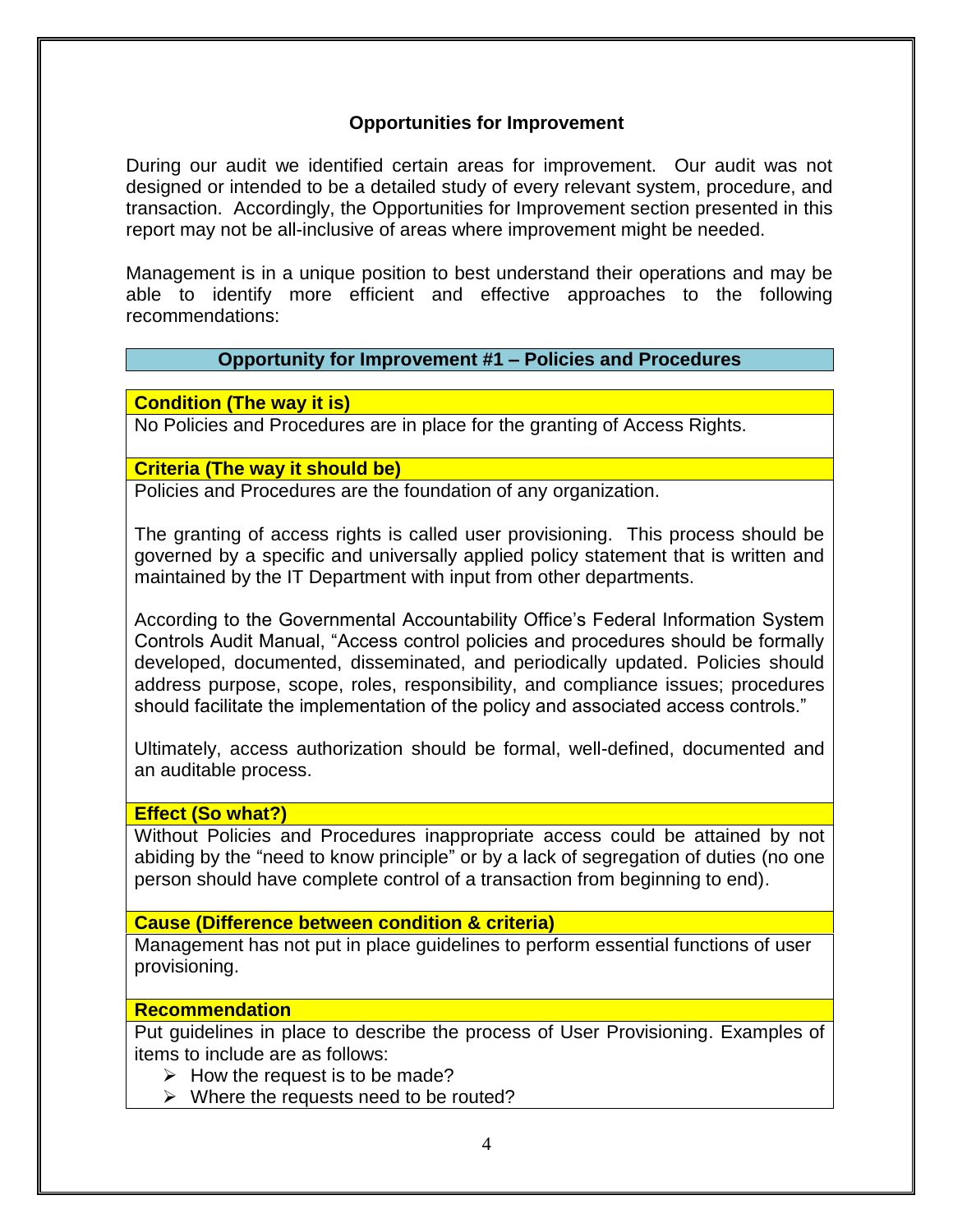- $\triangleright$  Timeframes to complete the request?
- $\triangleright$  How deactivated, disabled, and deleted identities will be stored and describes HR's role in this process?
- $\triangleright$  What reports need to be generated and viewed by whom?
- $\triangleright$  How are privileged users determined and monitored?
- $\triangleright$  Who is responsible for monitoring logs?

#### **Management Response**

IT met with the HR and Finance Directors along with the Police Chief to discuss ways to improve so that it will make the process easier and more streamlined.

#### **Action Plan**

IT will be working with HR to develop a policy/procedure for new & terminated employees along with a termination check list. ALL new hires and terminated employees must be submitted via the help desk software.

# **Implementation Date**

**01-01-2016**

# **Follow-Up**

An Activation Deactivation procedure has been created and is stored on the IT shared drive, Reference Number ITCJIS. HR is now submitting all new hires and terminations through the help desk software.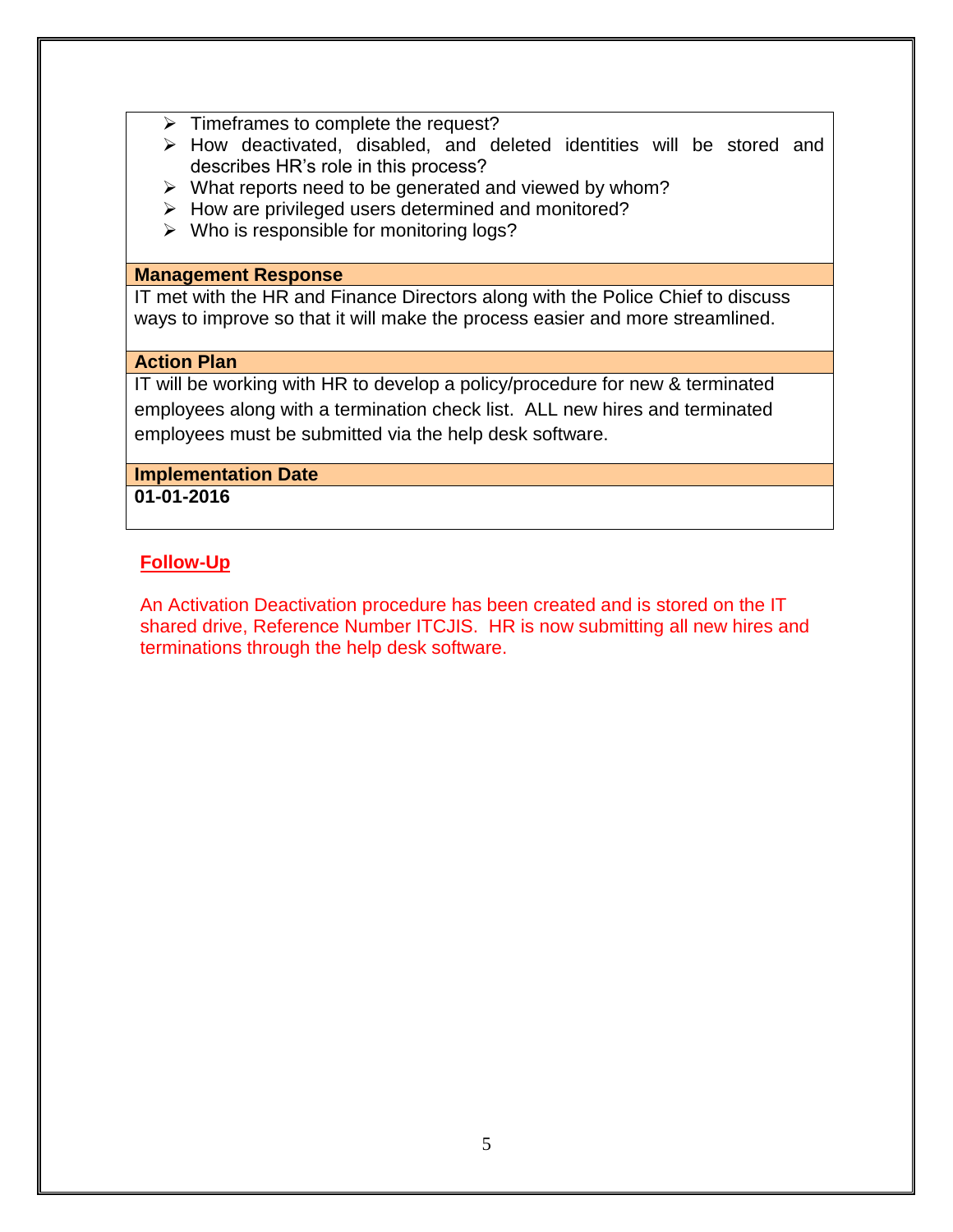### **Opportunity for Improvement #2 – Logs Not Enabled and Not Monitored**

### **Condition (The way it is)**

The Utility Billing logs (audit trails) were not enabled for both regular users and privileged users and not being monitored. The Parks RecTrac logs were not being monitored.

#### **Criteria (The way it should be)**

According to the National Institute of Standards and Technology (NIST) Special Publication 800-12 (An Introduction to Computer Security: The NIST Handbook), Page 211, "Audit trails can provide a means to help accomplish several securityrelated objectives, including individual accountability, reconstruction of events, intrusion detection, and problem solving."

"By advising users that they are personally accountable for their actions, which are tracked by an audit trail that logs user activities, managers can help promote proper user behavior."

Telling employees about the audit logs and that what they do is being tracked is in itself a deterrent against fraud.

# **Effect (So what?)**

Without logs turned on and reviewed, the city has no way of knowing if the system has been compromised or abused by an insider.

#### **Cause (Difference between condition & criteria)**

Management believed the Utility Billing logs were turned on. No monitoring was taking place and therefore they did not know the logs were turned off.

Management of the Parks RecTrac was unaware that the system produced audit logs.

#### **Recommendation**

During the audit Utility Billing Logs were turned on.

Audit Logs for both systems need to be monitored by IT and the Data Owner over the application and database. Evidence of this monitoring must be present and audit ready.

#### **Management Response**

**Parks** - Agree. The Recreation Superintendent contacted RecTrac to learn how to run Audit Logs and get training on how to review them.

**IT** - Logs are now enabled. SunGard's response was that they do not enable the logs because they take up to much space. IT staff worked with SunGard to enable the logs. IT staff worked with the Parks department and Vermont Systems to train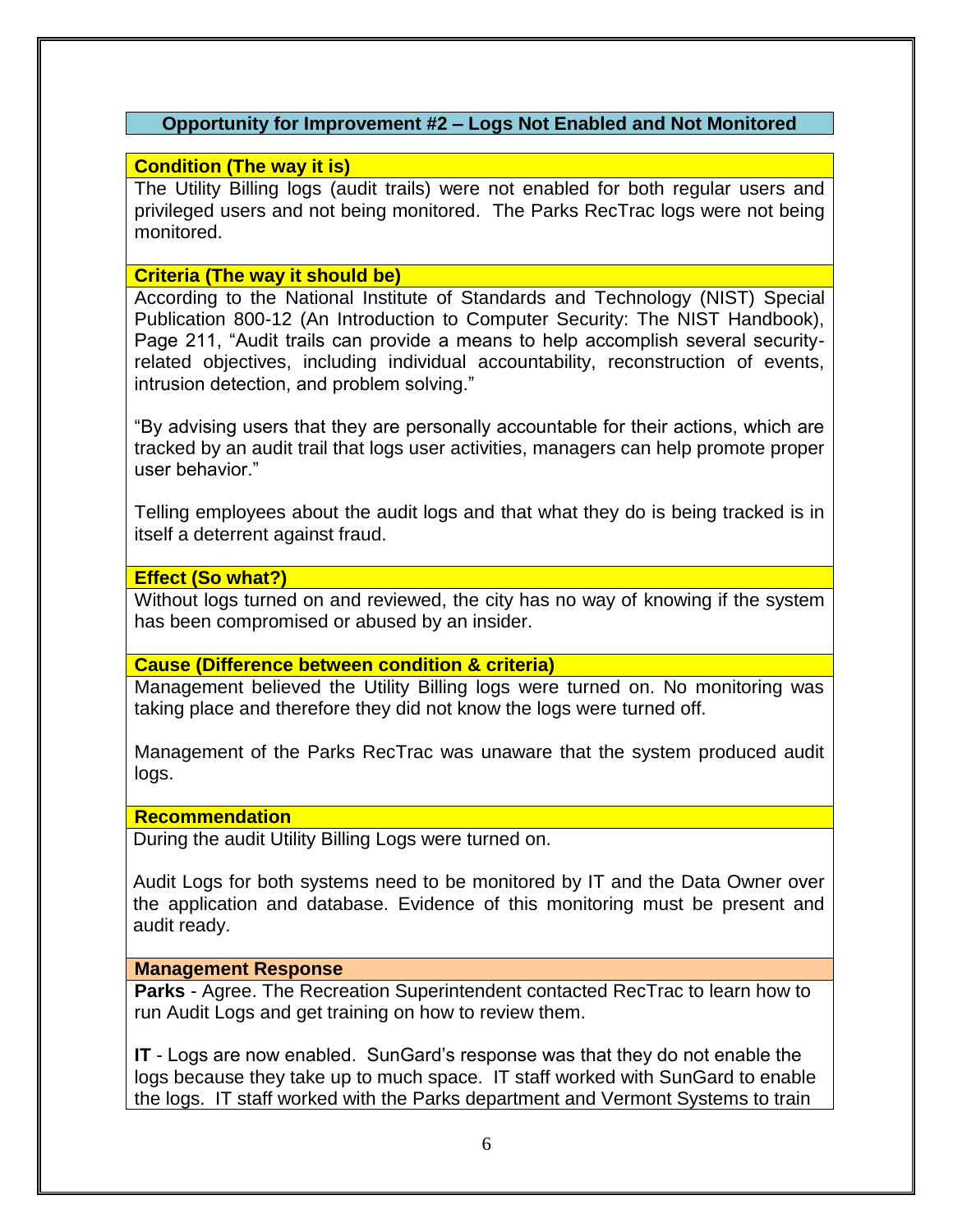staff on how to review their logs.

#### **Action Plan**

**Parks** - Effective June 2015, the Recreation Superintendent at the end of each month will run RecTrac Audit Logs for 4 random days in the month. Those reports and the findings are documented on a spreadsheet and kept on file. If any red flags or discrepancies exist, the Superintendent will address them immediately with IT and determine a course of action from that point. The Recreation Supervisor will also meet with the Recreation staff and inform them of the monthly audits. That meeting and the minutes of the meeting will be documented and kept on file.

**IT** - Logging is now enabled

**Implementation Date Parks - June, 2015**

**IT - 05-01-2015**

# **Follow-Up**

Logs are now enabled for both Utility Billing (SunGard) and Parks RecTrac system. Parks runs the audit logs monthly and documents any findings.

While the audit log was enabled for SunGard, it is very cumbersome and not very user-friendly to access or interpret. The logs were turned on, but they were not routinely monitored. If an issue had arisen, SunGard would have had to aid in reviewing the log. The SunGard system is in the process of being replaced with Tyler Systems. IT has made sure that the new system has the audit logs turned on and knows how to access and review them. Sample copies of audit logs from Tyler Systems were provided.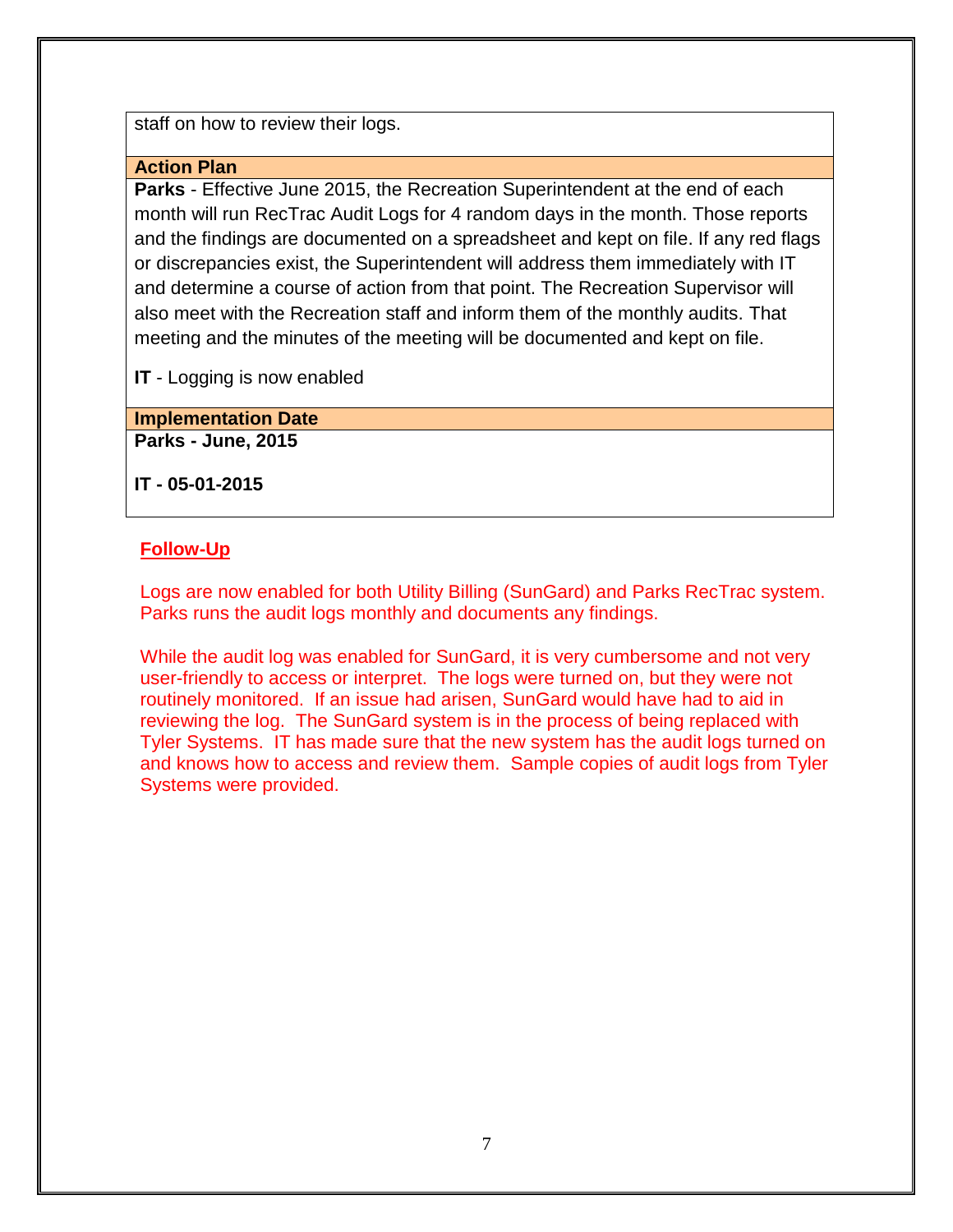# **Opportunity for Improvement #3 – Data Owner Approvals Lacking**

### **Condition (The way it is)**

- 1) It was discovered during the audit that IT makes some changes to access rights for applications without data owner approval. This lacks the necessary segregation of duties required between IT and the data owner.
- 2) In one case involving the Utility Billing System an Accounting employee was included in access rights for the Utility Billing Reps. That employee should have been in the User Group for Accounting.

In the case of the Parks RecTrac system all individuals had the same access. According to Vermont Systems the vendor for the Parks RecTrac system, "In this environment, there are essentially no restrictions on access, or conversely, everyone has full access to everything in the system. While this is by far the easiest and fastest solution to enact, it is also, potentially, the most dangerous, since employees will not be limited by permissions or password restrictions."

3) The Data Owner is the person that owns the data to the application being used and they have the best knowledge as to who should have access and what type of access. Additionally, it was observed on the Utility Billing System that functions and sub functions may not be needed therefore authorization should be disabled. There was no evidence to indicate a review is completed on what is granted to each user group.

#### **Criteria (The way it should be)**

Data Owners must be allowed to make the call as to who gains access to their applications and what type of access is granted.

From the Governmental Accountability Office's Federal Information System Controls Audit Manual, "Implementing adequate access controls involves first determining what level a type of protection is appropriate for individual resources based on a risk assessment and on who needs access to these resources. These tasks should be performed by the resource owners."

From CobiT (Control Objectives for IT) DSS05.04, Manage user identity and logical access. "Ensure that all users have information access rights in accordance with their business requirements and co-ordinate with business units that manage their own access rights within business processes."

#### **Effect (So what?)**

Improper accesses may take place without the necessary segregation of duties and review of role-based functions and sub functions.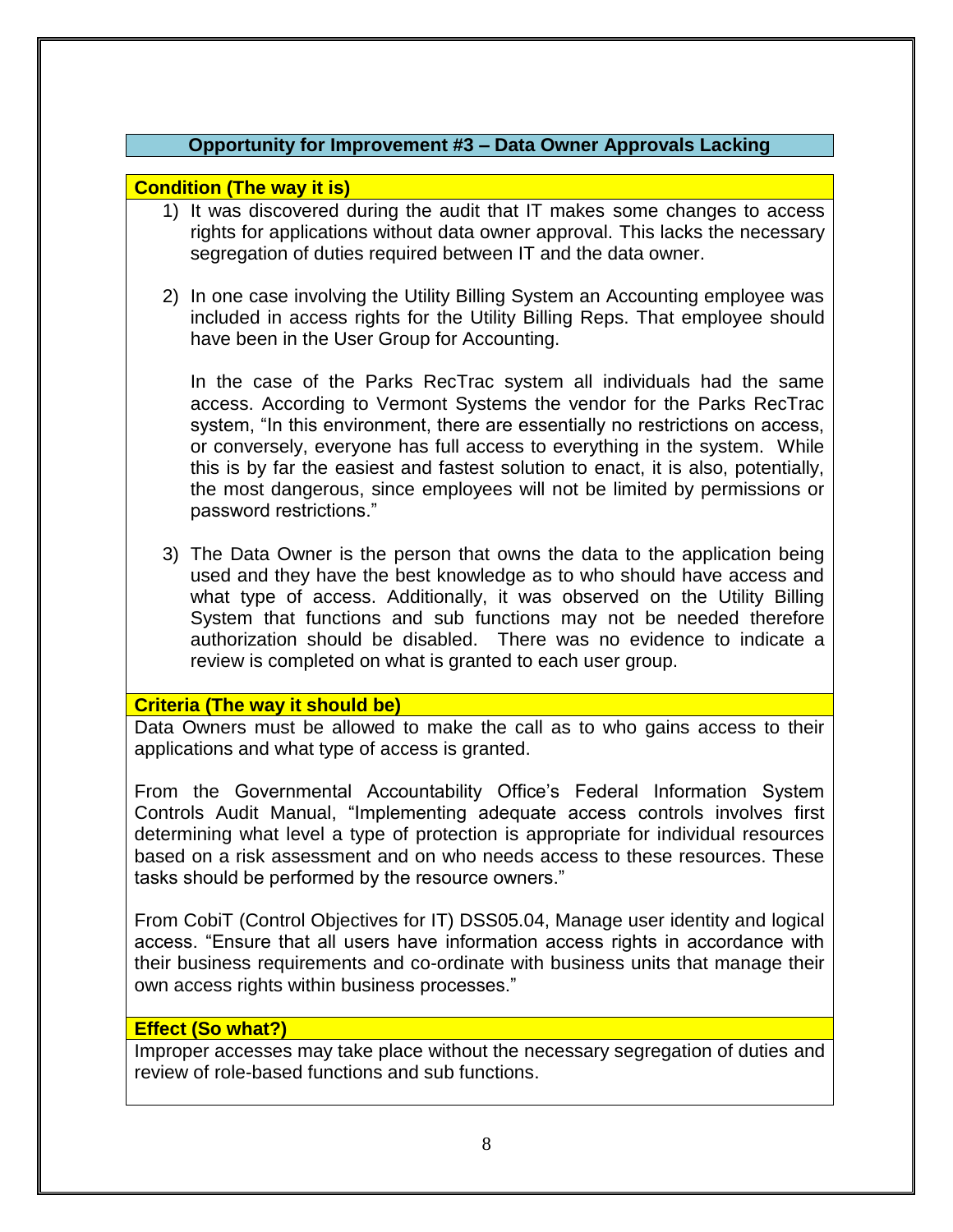# **Cause (Difference between condition & criteria)**

Management is not applying the proper segregation of duties and monitoring over access rights.

# **Recommendation**

Document that Data Owners are involved in any add, changes or deletions to user provisioning and an annual review of user group functions and sub functions.

# **Management Response**

**Parks** - Agree, this was addressed in April and has been corrected.

**IT** - Most changes are approved by the different department systems owners. IT will make every effort to inform the data owners of the changes that are made to their software applications during a software related issue. IT informs users when there are system upgrades and sends an email out with the release notes.

#### **Action Plan**

**Parks** - In April 2015, the Parks recreation Supervisor, Superintendent, and IT Administrator met with RecTrac on-site to discuss security levels and make the necessary changes to provide better institutional controls through the RecTrac system. As a result, 4 different levels of security were created and assigned to staff based on their job responsibilities. They are listed as follows:

Recreation: This is the most basic security level for part-time staff that works the front desk and takes program registrations and reservations.

MOD (Manager on Duty): This security level allows the onsite Manager to override any age requirements, capacity limits, and program discounts. It also allows the Managers to develop programs and fees in RecTrac. This level is assigned to the full-time programming staff;

Finance: This level is assigned to the Finance staff and allows them to run their import / export reports, refund management, plug and play reports, reconciliation, and view and run GL reports.

Supervisor: This level is limited to the Recreation Supervisor, Recreation Superintendent, and IT. This security level includes all levels of MOD, as well as the ability to run Audit Logs, Security Maintenance, User Menu Maintenance, and create and delete user accounts.

**IT** - IT will meet once a year with the department system data owners to review their staff's access. IT will also require that all new hires and position changes be sent through the help desk software so that there is a paper trail. Note: IT did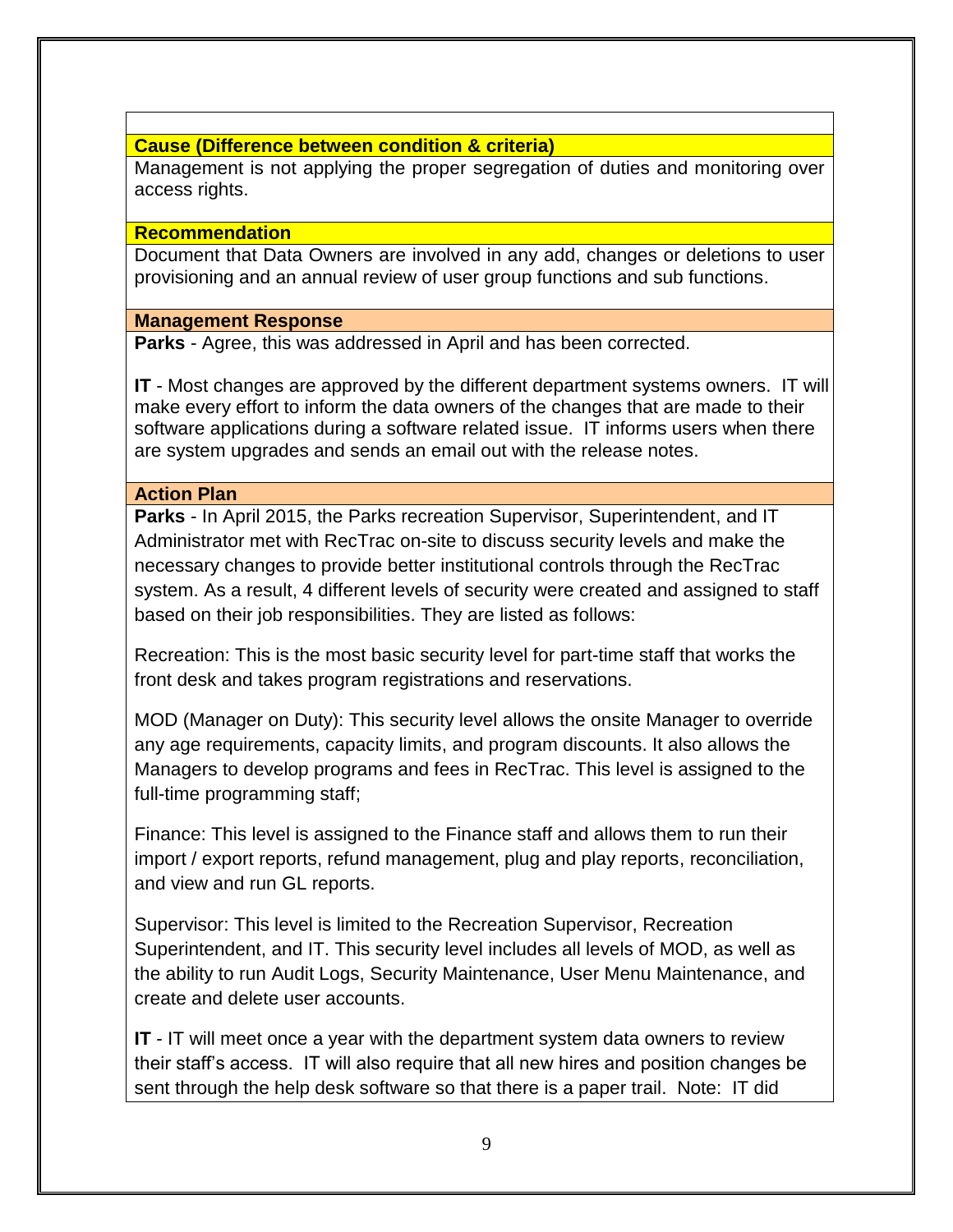make a similar change to anyone requesting access to accounts. All access to accounts or changes must come from the Finance office via email to the help desk so that there is a paper trail.

# **Implementation Date**

**Parks – April 2015**

**IT - 07-01-15**

#### **Follow-Up**

Four different levels of security have been created in the RecTrac system and all employees have been assigned a security level. IT meets with the department system data owners annually to review their staff's access. IT met with Parks and Rec on 8/26/16 and Utility Billing will be skipped this year due to the implementation of Tyler Systems and their impending move to the new system. Parks and Rec routinely reviews their staff's access and removes employees as they leave and/or no longer need access.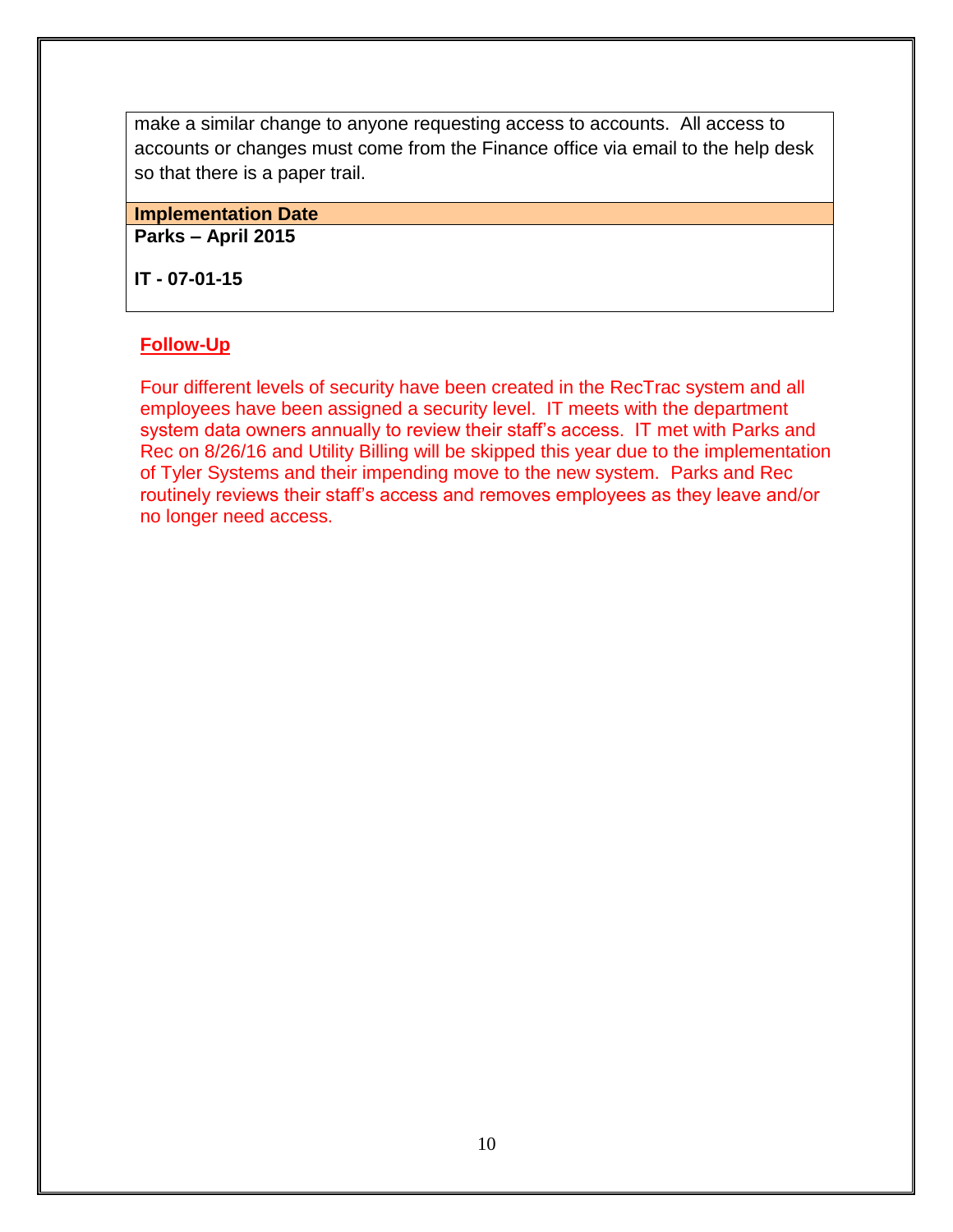# **Opportunity for Improvement #4 – User Entitlement Reviews Not Performed**

#### **Condition (The way it is)**

No User Entitlement Reviews have been performed on an annual basis.

#### **Criteria (The way it should be)**

User Entitlement Reviews should be performed at least on an annual basis.

According to the Global Technology Audit Guide, Practice Guide, Identity and Access Management, "Managers can review the access granted to their direct reports, while application owners can review the access granted to all individuals who use the application to identify and revoke potentially inappropriate access. This review process should be performed at least annually or more frequently for critical applications or high-risk individuals."

#### **Effect (So what?)**

Accesses to applications and databases may be out-of-date and inappropriate.

#### **Cause (Difference between condition & criteria)**

No documentation exists to substantiate the performance of User Entitlement Reviews.

#### **Recommendation**

Perform and document User Entitlement Reviews on an annual basis.

#### **Management Response**

IT does perform these audits; they were not logged via our help desk software which is now required so that there is a paper trail.

#### **Action Plan**

IT is creating an automated schedule in our help desk software that will auto create a work ticket to perform these audits. The including anything for Windows users access, building security, and software that the city utilizes.

# **Implementation Date**

**08-01-2015**

# **Follow-Up**

The automated schedule has been created and these User Entitlement Reviews/audits are scheduled to be performed every 6 months. Utility Billing's audit is scheduled January and July and RecTrac's audit is scheduled February and August.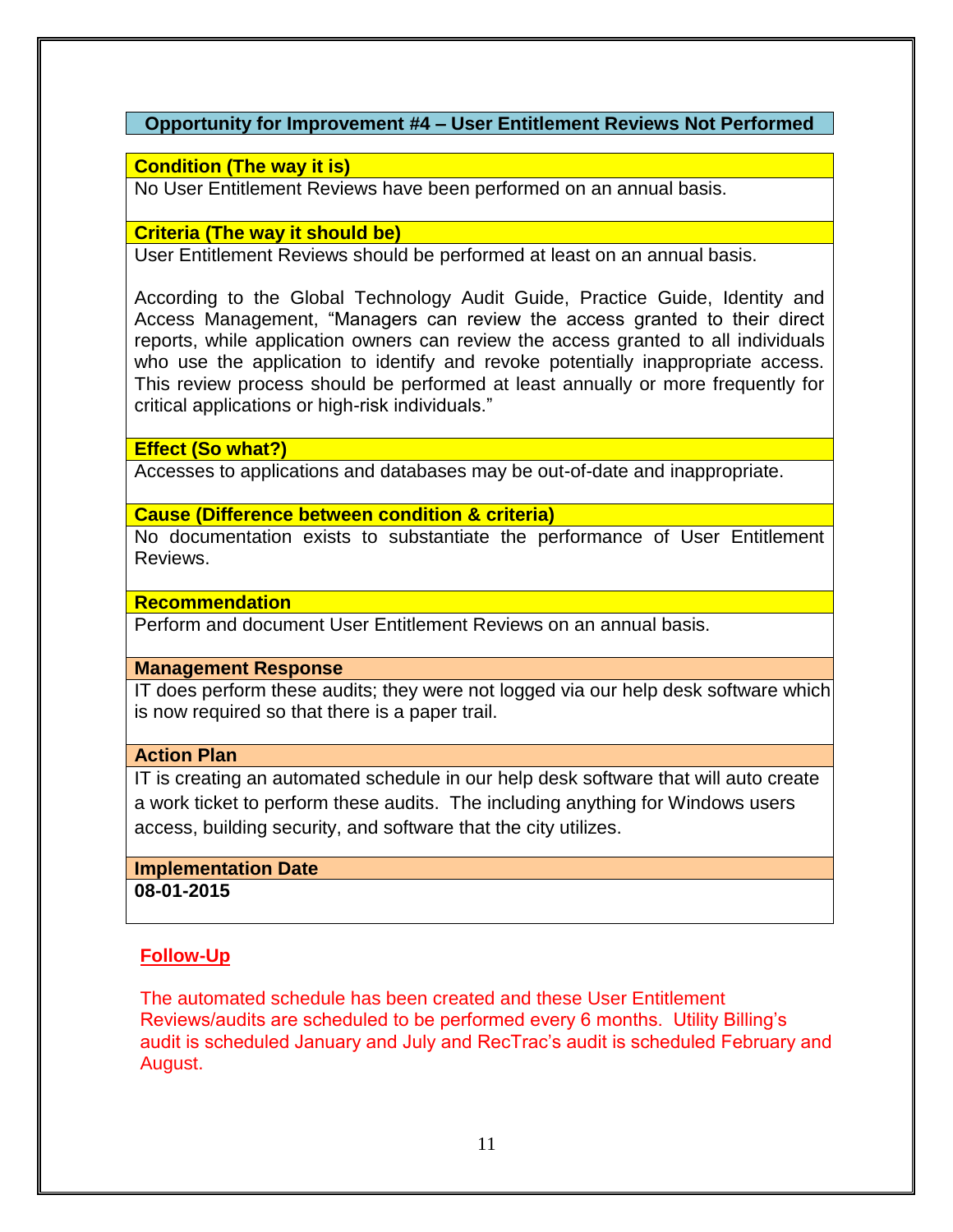### **Opportunity for Improvement #5 – Non-Disclosure Agreement**

### **Condition (The way it is)**

The City does not have a nondisclosure agreement (NDA) for the Parks RecTrac vendor who supports the Parks RecTrac applications and database.

#### **Criteria (The way it should be)**

An NDA should be in place to protect the City's Parks RecTrac data from unauthorized access, disclosure, publication or dissemination.

#### **Effect (So what?)**

Without a Non-Disclosure Agreement with the vendor, the City may not have any legal recourse over the misuse or exposure of sensitive data in the Parks RecTrac system.

# **Cause (Difference between condition & criteria)**

No guidelines exist to inform IT or the Data Owner that an NDA is required.

#### **Recommendation**

IT should obtain a signed NDA from the vendor pertaining to vendor support access for the Parks RecTrac application and database.

# **Management Response**

IT was not aware that we did not have this agreement with this vendor.

#### **Action Plan**

IT contacted the vendor and received a NDA from them. The City Attorney's office reviewed the document. The City now has a signed NDA with this vendor.

#### **Implementation Date**

**07-16-2015**

# **Follow-Up**

An NDA has been received from Vermont Systems and the signed agreement is in Laserfiche.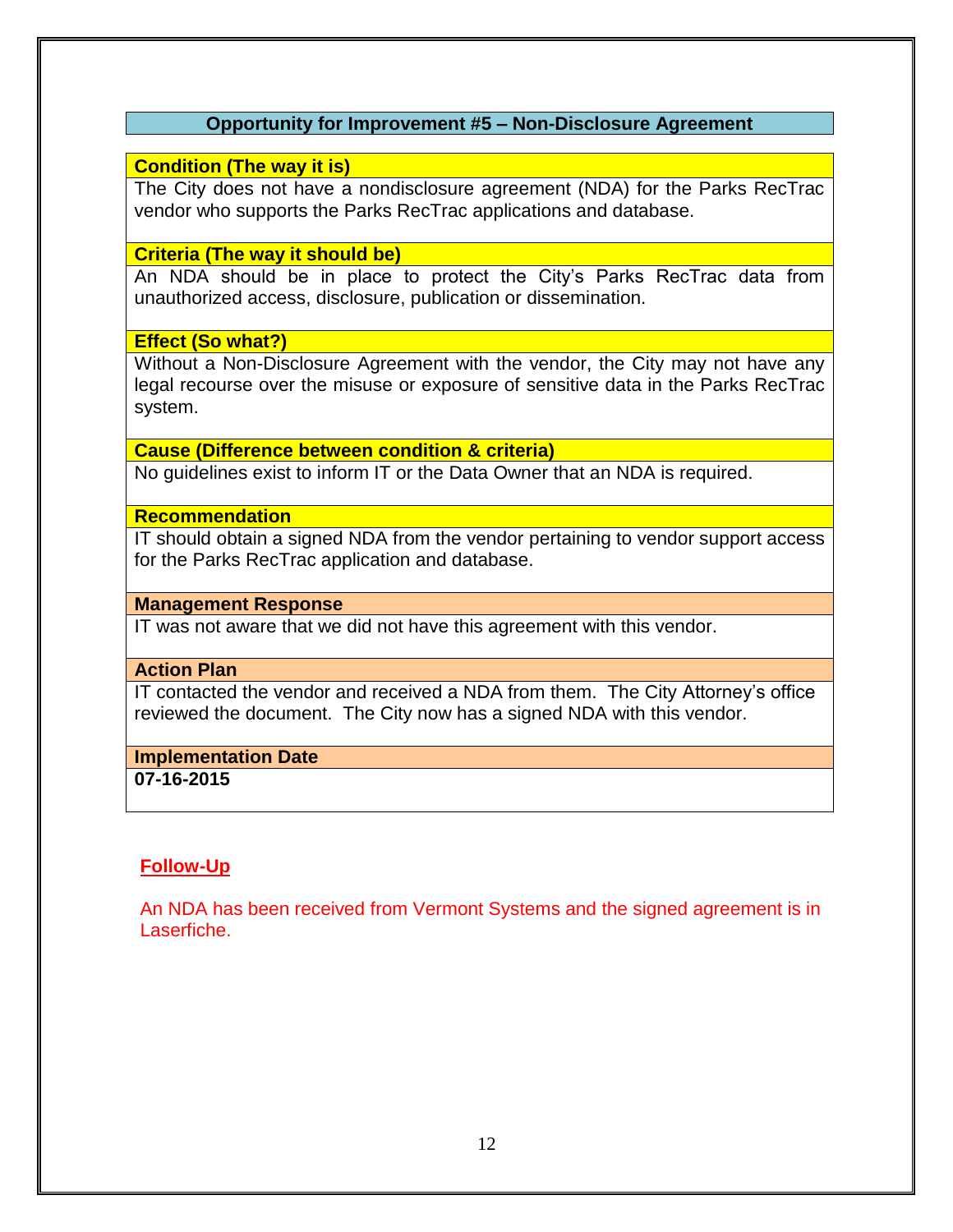# **Opportunity for Improvement #6 – Deactivation Procedures**

#### **Condition (The way it is)**

No procedures exist for deactivation processes.

For the Parks RecTrac System 2 out of 28 users (Employee A terminated 12/17/14 and still active on 1/16/15 and Employee B terminated 11/19/14 and still active on 1/16/15) were found to be terminated but still active on the system.

#### **Criteria (The way it should be)**

Deactivation of terminated employees should be made as soon as possible.

Periodic reviews should be performed to ensure that accounts are deactivated when no longer needed.

#### **Effect (So what?)**

Active accounts that are no longer needed may be potentially misused for unauthorized use.

**Cause (Difference between condition & criteria)**

There are no procedures in place to memorialize this process.

A monitoring mechanism is lacking to double check if the deactivation has actually been completed.

#### **Recommendation**

IT should create deactivation procedures.

The administrative users need to review their access control lists on a monthly basis and document that review.

#### **Management Response**

**Parks** - Agreed, action taken immediately.

**IT** - IT met with Kenny and Chien to verify that they will also now be checking terminated employees. NOTE: When IT receives a help desk request from HR to terminate an employee, they are terminated on that date in Windows, which prohibits them from accessing the parks and recreation software.

# **Action Plan**

**Parks** - Effective June 2015, the Recreation Superintendent began reviewing the Security File Maintenance Log at the beginning of each month and documented that review. The Superintendent reviews that log to verify all users that have access to RecTrac are active employees with the City of League City. If any discrepancy is noted, the Superintendent will get with IT to make the necessary adjustments and inactivate staff that have left or no longer need RecTrac access.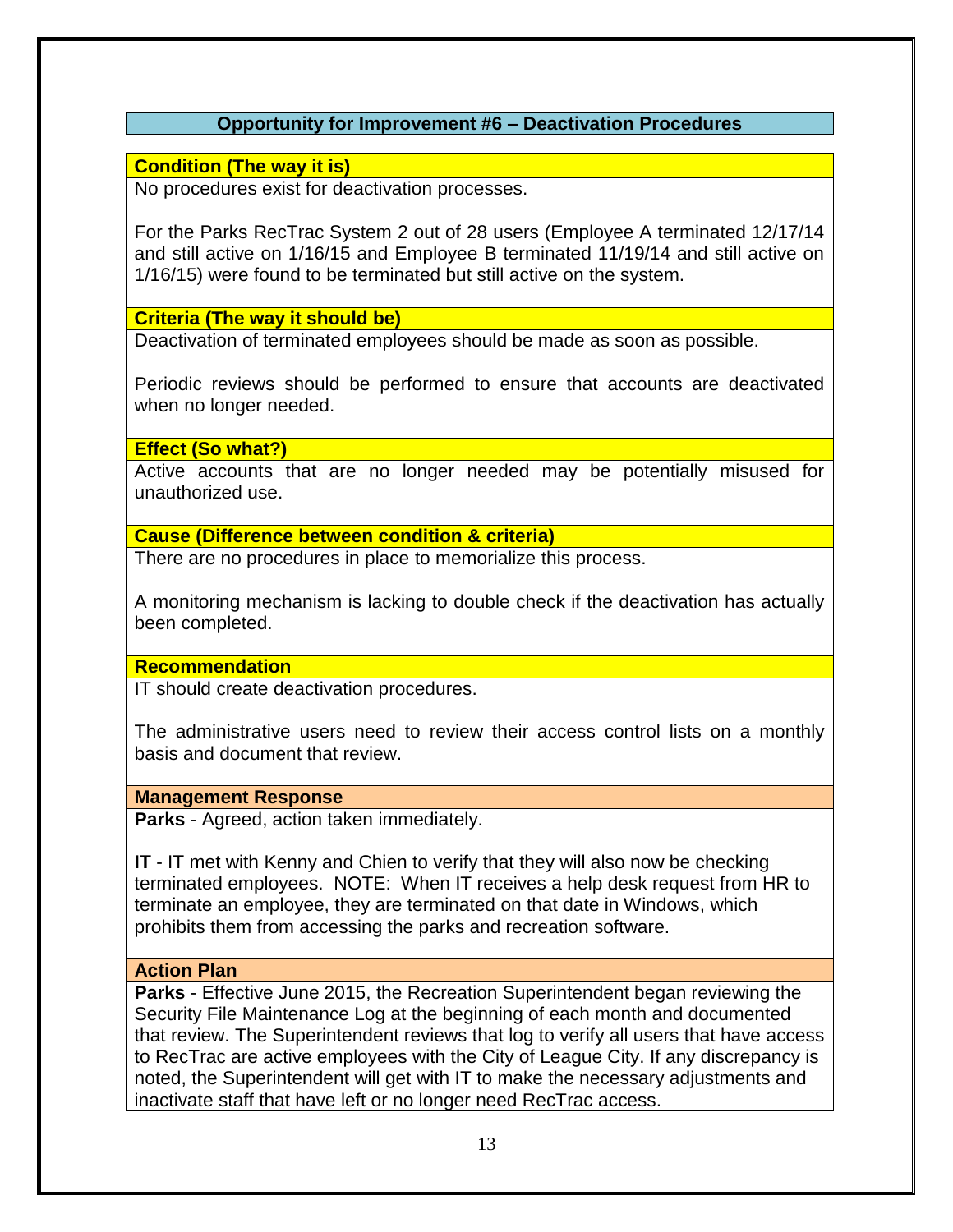**IT** - This coincides with #1, "IT will be working with HR to develop a policy/procedure for new & terminated employees along with a termination check list. ALL new hires and terminated employees must be submitted via the help desk software."

#### **Implementation Date**

**Parks - June 1, 2015.**

**IT - 01-01-2016**

# **Follow-Up**

See Opportunity for Improvement #1 – Deactivation Policy, Reference Number ITCJIS, has been created and is available from IT.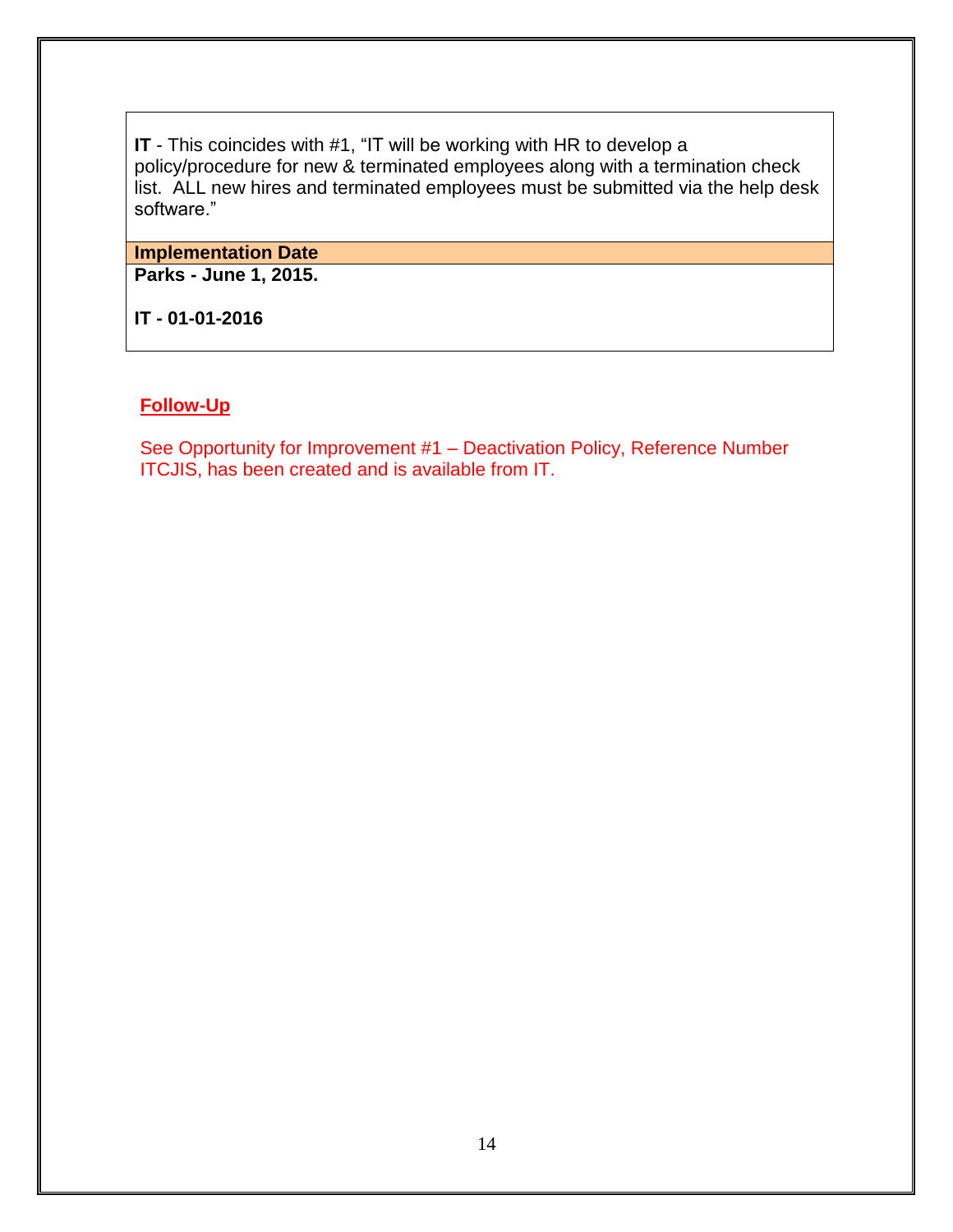# **EXHIBIT A**

# **Sampling Methodology**

<span id="page-16-0"></span>Used the RecTrac Access Control List for 10/11/14 and 1/16/15.

Used the Utility Billing System Access Control List for 11/5/14.

Used the logs for 3/25/15 for both Parks RecTrac and Utility Billing System.

Used the Human Resources Terminations Listing from 1/16/15.